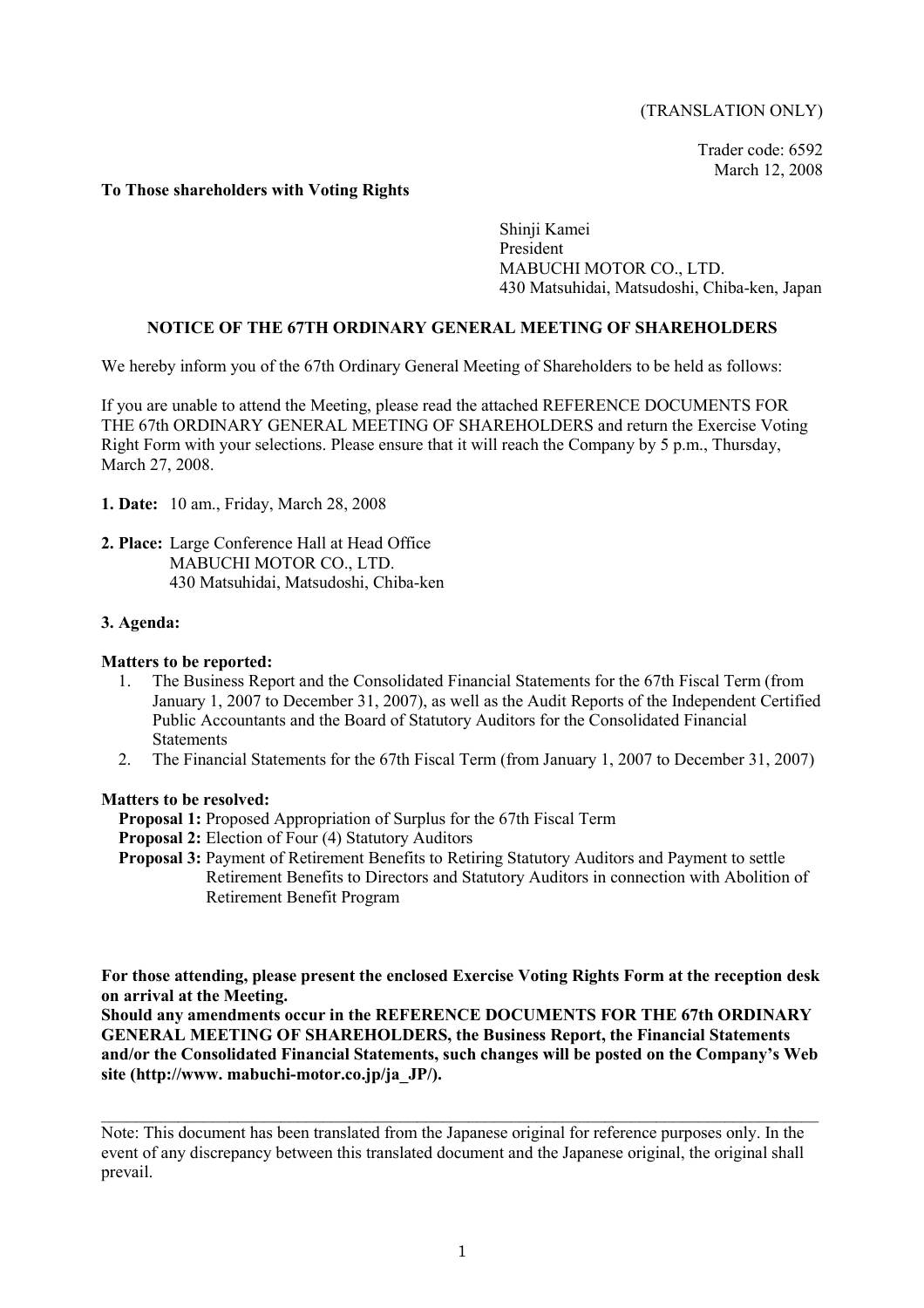# **Consolidated Balance Sheet**

(As of December 31, 2007)

(Millions of Yen)

| Item                                    | Amount    | Item                                             | Amount     |
|-----------------------------------------|-----------|--------------------------------------------------|------------|
| (Assets)                                | (230,960) | (Liabilities)                                    | (17,645)   |
| <b>Current Assets</b>                   | 127,006   | <b>Current Liabilities</b>                       | 12,485     |
| Cash and bank deposits                  | 61,269    | Trade notes and accounts payable                 | 3,948      |
| Trade notes and accounts receivable     | 15,145    | Accrued income taxes                             | 2,676      |
| Short-term investments                  | 30,250    | Accrued bonus to employees                       | 248        |
| Inventories                             | 18,048    | Accrued bonus for directors                      | 81         |
| Deferred tax assets                     | 1,375     | Accrued loss on reorganization of                |            |
| Other current assets                    | 1,206     | subsidiary                                       | 346        |
| Less-Allowance for doubtful receivables | $-290$    | Other current liabilities                        | 5,185      |
| <b>Fixed Assets</b>                     | 103,953   | <b>Long-Term Liabilities</b>                     | 5,160      |
| <b>Property, Plant and Equipment</b>    | 38,835    | Deferred tax liabilities                         | 3,793      |
| Buildings and structures                | 19,683    | Accrued retirement benefits for employees        | 187        |
| Machinery, equipment and transportation |           | Accrued retirement benefits for directors        |            |
| equipment                               | 9,881     | and statutory auditors                           | 1,094      |
| Tools, furniture and fixtures           | 2,186     | Other long-term liabilities                      | 84         |
| Land                                    | 6,190     |                                                  |            |
| Construction in progress                | 894       | (Net Assets)                                     | (213, 314) |
| <b>Intangible Fixed Assets</b>          | 585       | <b>Shareholders' Equity</b>                      | 208,671    |
| <b>Investments and Other Assets</b>     | 64,532    | Common stock, without par value                  | 20,704     |
| Investment securities                   | 63,172    | Additional paid-in capital                       | 20,419     |
| Long-term loans receivable              | 133       | <b>Retained earnings</b>                         | 240,983    |
| Deferred tax assets                     | 129       | Treasury stock, at cost                          | $-73,436$  |
| Other investments and other assets      | 1,098     | <b>Total revaluation/translation differences</b> | 4,643      |
| Allowance for doubtful receivables      | $-1$      | <b>Unrealized holding gains on securities</b>    | 1,956      |
|                                         |           | Foreign currency translation adjustments         | 2,686      |
| <b>Total Assets</b>                     | 230,960   | <b>Total Liabilities and Net Assets</b>          | 230,960    |

Note: The stated amounts less than one million yen are truncated.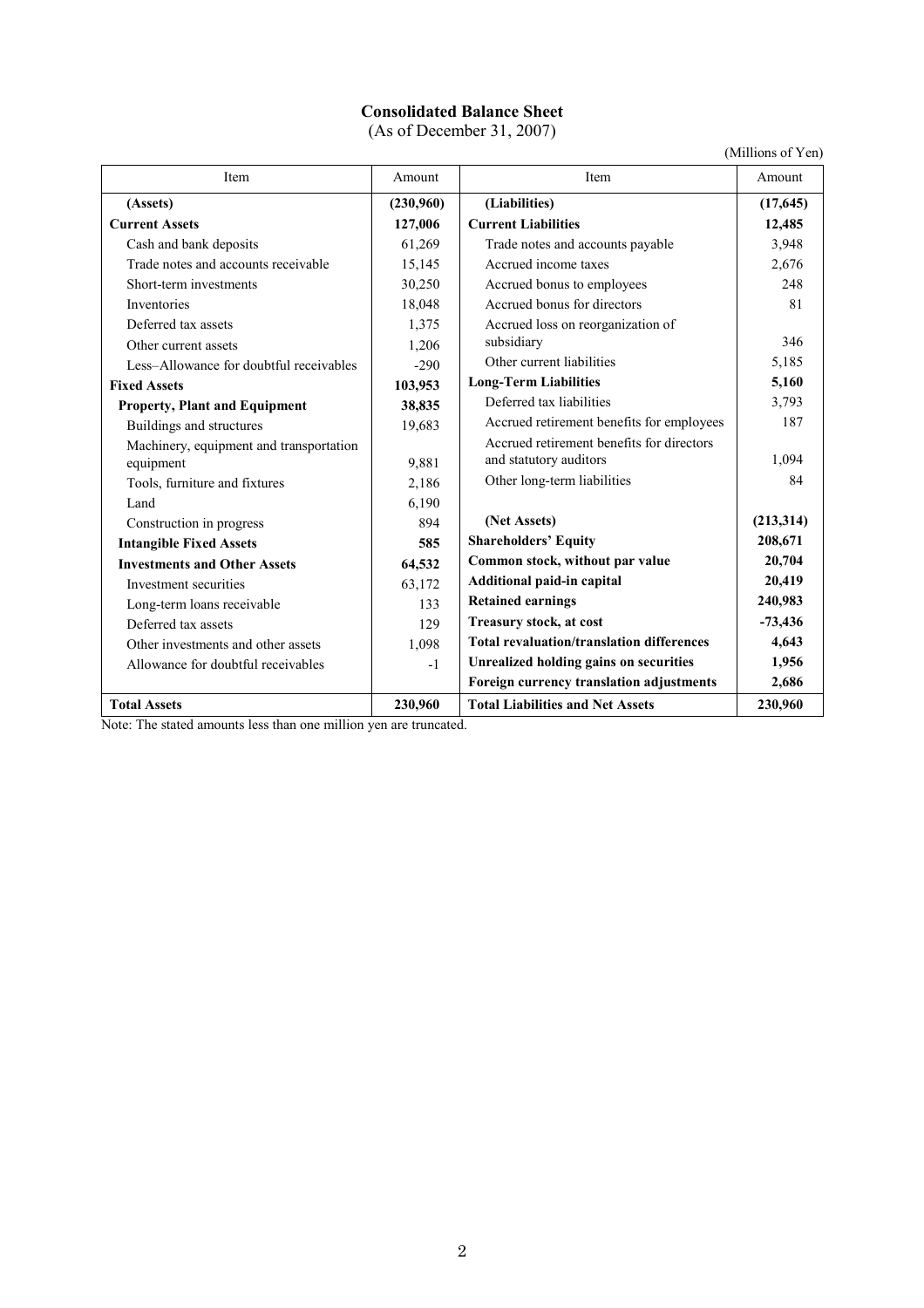# **Consolidated Statement of Income**

(For the year ended December 31, 2007)

|                                                                                    |          | (Millions of Yen) |
|------------------------------------------------------------------------------------|----------|-------------------|
| Item                                                                               | Amount   |                   |
| <b>Net Sales</b>                                                                   |          | 107,640           |
| <b>Cost of Sales</b>                                                               |          | 77,207            |
| <b>Gross Profit</b>                                                                |          | 30,433            |
| <b>Selling, General and Administrative Expenses</b>                                |          | 18,747            |
| <b>Operating Income</b>                                                            |          | 11,685            |
| <b>Non-Operating Income</b>                                                        |          |                   |
| Interest income                                                                    | 3,232    |                   |
| Dividend income                                                                    | 163      |                   |
| Exchange gains on foreign currency transactions                                    | 131      |                   |
| Income from sales of scrap materials                                               | 1,230    |                   |
| Other non-operating income                                                         | 596      | 5,354             |
| <b>Non-Operating Expenses</b>                                                      |          |                   |
| Stock-related expenses                                                             | 72       |                   |
| Depreciation expenses of idle assets                                               | 30       |                   |
| Soil improvement-related expenses                                                  | 12       |                   |
| Other non-operating expenses                                                       | 188      | 304               |
| <b>Ordinary Profit</b>                                                             |          | 16,736            |
| <b>Special Gains</b>                                                               |          |                   |
| Gain on sales of investment securities                                             | 390      |                   |
| Gain on retirement of fixed assets                                                 | 293      |                   |
| Gain on reversal of allowance for doubtful receivables                             | 1        | 686               |
| <b>Special Losses</b>                                                              |          |                   |
| Loss on retirement of fixed assets                                                 | 157      |                   |
| Impairment loss                                                                    | 24       |                   |
| Retirement allowance paid                                                          | 48       |                   |
| Loss on sales of investment securities                                             | 98       |                   |
| Loss on valuation of golf club membership                                          | 9        |                   |
| Provision of allowance for doubtful receivables                                    | $\Omega$ |                   |
| Provision of reserve for retirement allowances to directors and statutory auditors | 552      | 891               |
| <b>Income before Income Taxes</b>                                                  |          | 16,530            |
| Income taxes—Current                                                               |          | 5,851             |
| Income taxes—Deferred                                                              |          | $-235$            |
| <b>Net Income</b>                                                                  |          | 10,914            |

Note: The stated amounts less than one million yen are truncated.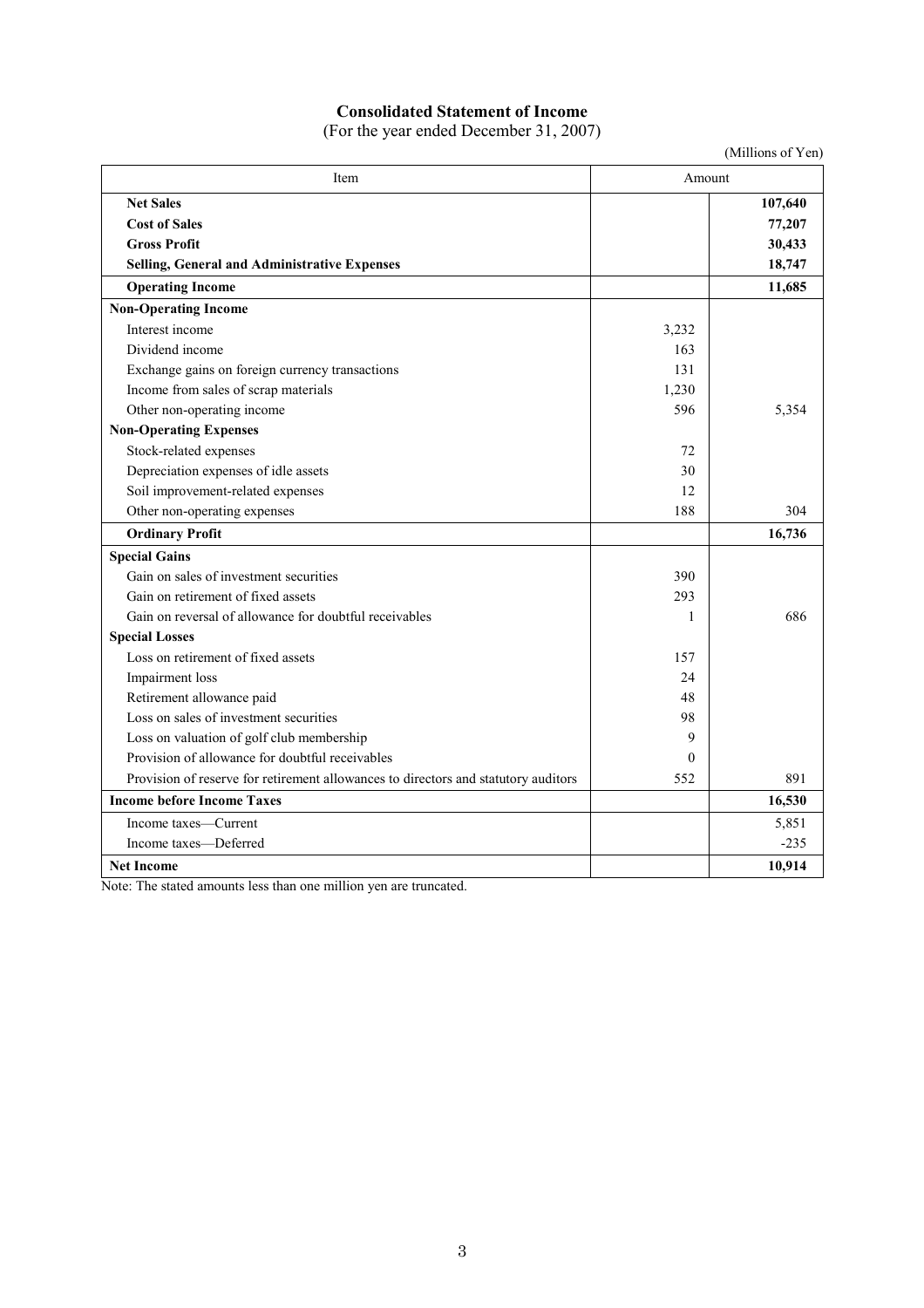#### **Consolidated Statement of Changes in Net Assets**  (For the year ended December 31, 2007)

(Millions of Yen)

|                                                                  | Shareholders' equity                  |                               |                      |                            |                                  |
|------------------------------------------------------------------|---------------------------------------|-------------------------------|----------------------|----------------------------|----------------------------------|
|                                                                  | Common<br>stock, without<br>par value | Additional<br>paid-in capital | Retained<br>earnings | Treasury stock,<br>at cost | Total<br>shareholders'<br>equity |
| Balance as of December 31,<br>2006                               | 20,704                                | 20,419                        | 234,893              | $-64,733$                  | 211,284                          |
| Change in the consolidated<br>fiscal term under review           |                                       |                               |                      |                            |                                  |
| Cash dividends paid (Note)                                       |                                       |                               | $-2,492$             | $\overline{\phantom{a}}$   | $-2,492$                         |
| Cash dividends paid (Interim<br>dividends)                       |                                       |                               | $-2,332$             | $\overline{\phantom{0}}$   | $-2,332$                         |
| Net income                                                       |                                       |                               | 10,914               | $\blacksquare$             | 10,914                           |
| Purchase of treasury stock                                       |                                       |                               |                      | $-8,702$                   | $-8,702$                         |
| Net changes in items other than<br>those in shareholders' equity |                                       |                               |                      |                            |                                  |
| Total changes in the<br>consolidated fiscal term under<br>review |                                       |                               | 6,089                | $-8,702$                   | $-2,613$                         |
| Balance as of December 31,<br>2007                               | 20,704                                | 20,419                        | 240,983              | $-73,436$                  | 208,671                          |

(Millions of Yen)

|                                                                  | Revaluation/translation differences       |                                                |                                                  |                  |
|------------------------------------------------------------------|-------------------------------------------|------------------------------------------------|--------------------------------------------------|------------------|
|                                                                  | Unrealized holding<br>gains on securities | Foreign currency<br>translation<br>adjustments | Total revaluation/<br>translation<br>differences | Total net assets |
| Balance as of December 31,<br>2006                               | 3,478                                     | 4,454                                          | 7,932                                            | 219,217          |
| Change in the consolidated<br>fiscal term under review           |                                           |                                                |                                                  |                  |
| Cash dividends paid (Note)                                       |                                           | $\overline{\phantom{0}}$                       | -                                                | $-2,492$         |
| Cash dividends paid (Interim<br>dividends)                       |                                           |                                                | -                                                | $-2,332$         |
| Net income                                                       |                                           |                                                | ٠                                                | 10,914           |
| Purchase of treasury stock                                       |                                           |                                                | -                                                | $-8,702$         |
| Net changes in items other than<br>those in shareholders' equity | $-1,522$                                  | $-1,767$                                       | $-3,289$                                         | $-3,289$         |
| Total changes in the<br>consolidated fiscal term under<br>review | $-1,522$                                  | $-1,767$                                       | $-3,289$                                         | $-5,902$         |
| Balance as of December 31,<br>2007                               | 1,956                                     | 2,686                                          | 4,643                                            | 213,314          |

Note: 1. The dividends were paid as appropriations of retained earnings based on a resolution at the annual shareholders' meeting held in March, 2007.

2. The stated amounts less than one million yen are truncated.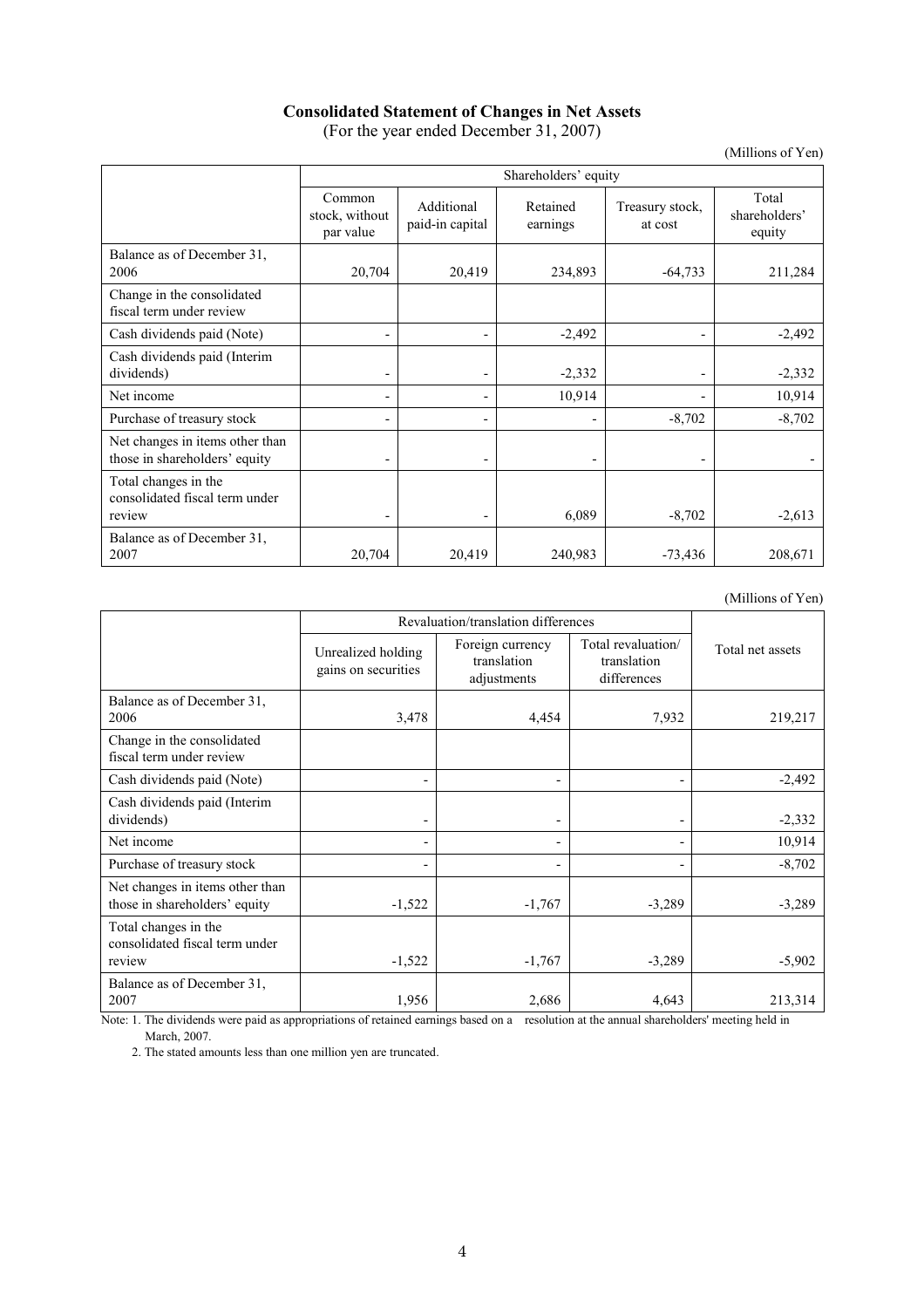### **Reference Documents for THE 67TH ORDINARY GENERAL MEETING OF SHAREHOLDERS**

#### **Proposal and reference:**

**Proposal 1:** Approval of the Proposed Appropriation of Surplus for the 67th Fiscal Term Our basic policy on the appropriation of surplus is to secure the necessary investment for sound business activities, to maintain healthy financial strength and to ensure adequate dividends to our shareholders based on performance for the year under review.

Based on the above policy, the Company makes it a principle to consistently distribute an ordinary dividend of ¥60 per share on an annual basis plus a special dividend equivalent to 20% (paid out on a per share basis) of the annual consolidated net income, which represents actual business performance. Under the above principle the amount of an annual dividend actually paid out does not fall short of the projected dividend amount announced during the relevant business year, except for cases where the projection of earnings has been significantly revised downward.

Therefore, we hereby propose the year-end dividend for the year as follows:

#### Matters related to the year-end dividend

- (1) The type of distributable properties Money
- (2) Matters related to the disbursement of distributable properties and the amount ¥62 per common share of the Company (Consisting of an ordinary dividend of ¥30 and a special dividend of ¥32) Aggregate dividend amount: ¥2,371,076,106
- (3) The distribution of the surplus is to be paid from March 31, 2008.

As an interim dividend of ¥61 per share (an ordinary dividend of ¥30 plus a special dividend of ¥31) was disbursed in September 2007, the total annual dividend will be ¥123 per share, consisting of an ordinary dividend of ¥60 and a special dividend of ¥63.

Remaining surplus will be used for measures aimed at further strengthening the Company's existing businesses and investing in areas of future growth, with a view of further increasing the Company's corporate value.

#### **Proposal 2**: Election of Four (4) Statutory Auditors

The term of office of all four (4) statutory auditors in office will expire at the close of the 67th Ordinary General Meeting of Shareholders. Shareholders are therefore requested to elect four (4) statutory auditors.

The candidates for the position of statutory auditor are as follows.

The Board of Statutory Auditors has given its consent to this Proposal.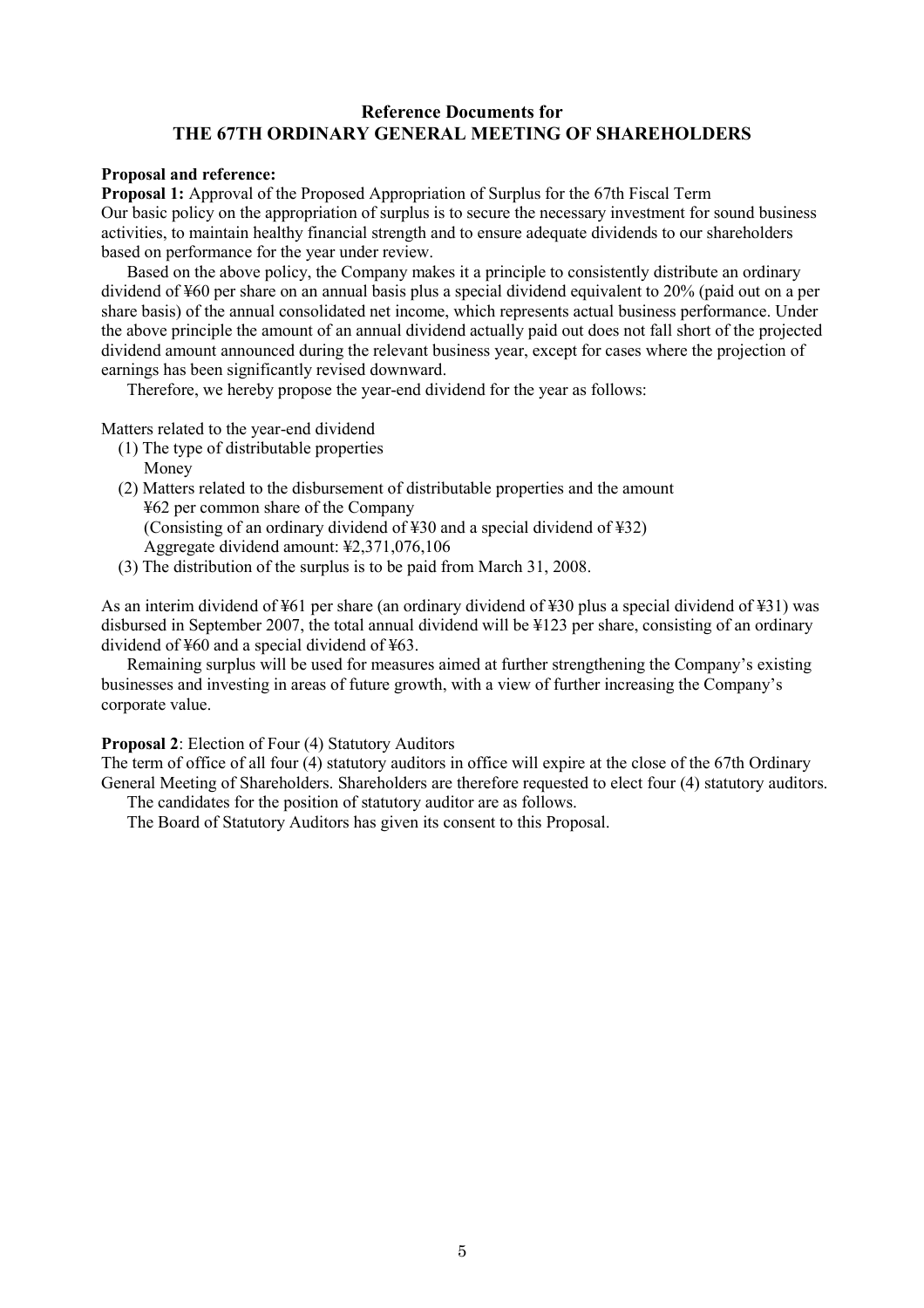| No.            | Name<br>(Date of birth)                      | Brief personal history, position, assignment<br>and representative positions in other companies | Number of the<br>Company's shares<br>held                                                                                         |       |
|----------------|----------------------------------------------|-------------------------------------------------------------------------------------------------|-----------------------------------------------------------------------------------------------------------------------------------|-------|
| Masahiro       |                                              | October 1965<br>April 1968                                                                      | Joined MABUCHI SHOJI CO., LTD.<br>Joined MABUCHI MOTOR CO., LTD.                                                                  |       |
|                |                                              | January 1984                                                                                    | Manager, Marketing and Planning Division, Sales<br>Headquarters, MABUCHI MOTOR CO., LTD.                                          |       |
|                |                                              | October 1985                                                                                    | Manager, Corporate Planning Section, MABUCHI<br>MOTOR CO., LTD.                                                                   |       |
| 1              | Gennaka<br>(February 6,<br>1942)             | December 1993                                                                                   | General Manager, Human Resources Department,<br>MABUCHI MOTOR CO., LTD.                                                           | 2,541 |
|                |                                              | February 2001                                                                                   | President and Representative Director, MABUCHI<br>KOSAN, CO., LTD                                                                 |       |
|                |                                              | March 2001                                                                                      | Retired from MABUCHI MOTOR, CO., LTD                                                                                              |       |
|                |                                              | February 2008                                                                                   | Retired from President and Representative Director,<br>MABUCHI KOSAN, CO., LTD                                                    |       |
|                |                                              | April 1971                                                                                      | Registered with the Daiichi Tokyo Bar Association as<br>a lawyer                                                                  |       |
| $\overline{2}$ | Ichiro Ando<br>(December 15,<br>1936)        | March 1985                                                                                      | Statutory auditor, MABUCHI MOTOR CO., LTD.<br>(Current position)                                                                  | 3,711 |
|                |                                              | September 2005                                                                                  | Established Law Offices of Kijima & Ando                                                                                          |       |
|                |                                              |                                                                                                 | Joint representative (Current position)                                                                                           |       |
|                | Toyokuni<br>Yazaki<br>(November 15,<br>1937) | September 1965                                                                                  | Registered as a Certified Public Accountant                                                                                       |       |
|                |                                              | May 1976                                                                                        | Representative Partner, Eiko Auditing & Accounting<br>Office (Currently Shin Nihon & Co.)                                         |       |
| $\mathfrak{Z}$ |                                              | <b>July 2003</b>                                                                                | Retired from Shin Nihon & Co.                                                                                                     | 1,000 |
|                |                                              | August 2003                                                                                     | Representative of Yazaki Toyokuni Accounting<br>Office (Current position)                                                         |       |
|                |                                              | March 2004                                                                                      | Statutory auditor, MABUCHI MOTOR CO., LTD.<br>(Current position)                                                                  |       |
| $\overline{4}$ | Keiichi Horii<br>(September 4,<br>1951)      | April 1979                                                                                      | Registered with the Daiichi Tokyo Bar Association as<br>a lawyer                                                                  |       |
|                |                                              | January 1995                                                                                    | Joint representative of Law Offices of Harada, Uchida<br>& Sugiyama (Currently South Toranomon Law<br>Offices) (Current position) |       |
|                |                                              | May 1996                                                                                        | Vice Chairman, Operating Committee of the<br>Arbitration Center of the Daiichi Tokyo Bar<br>Association (Current position)        |       |

Note: 1. No conflict of interest exists between the Company and any of the above candidates for the positions of statutory auditor.

- 2. Ichiro Ando, Toyokuni Yazaki and Keiichi Horii are candidates for the positions of outside statutory auditor.
- 3. Ichiro Ando is proposed as a candidate for the position of outside statutory auditor because of the abundant expert knowledge and experience concerning legal affairs he has acquired as a lawyer as well as his excellent character and insight, which we believe will enable him to conduct audits objectively. Therefore, we hereby request that the shareholders elect him as outside statutory auditor. Although Ando has no experience of involvement in company management in any position other than outside statutory auditor, we believe that his expert knowledge will enable him to audit the Company properly. At the close of the 67th Ordinary General Meeting of Shareholders, Ando will have served the Company as statutory auditor for 23 years.
- 4. Toyokuni Yazaki is proposed as a candidate for the position of outside statutory auditor because of the abundant expert knowledge and experience concerning corporate accounting affairs he has acquired as a certified public accountant as well as his excellent character and insight, which we believe will enable him to conduct audits objectively. Therefore, we hereby request that the shareholders elect him as outside statutory auditor. Although Yazaki has no experience of involvement in company management in any position other than outside statutory auditor, we believe that his expert knowledge will enable him to audit the Company properly. At the close of the 67th Ordinary General Meeting of Shareholders, Yazaki will have served the Company as statutory auditor for four years.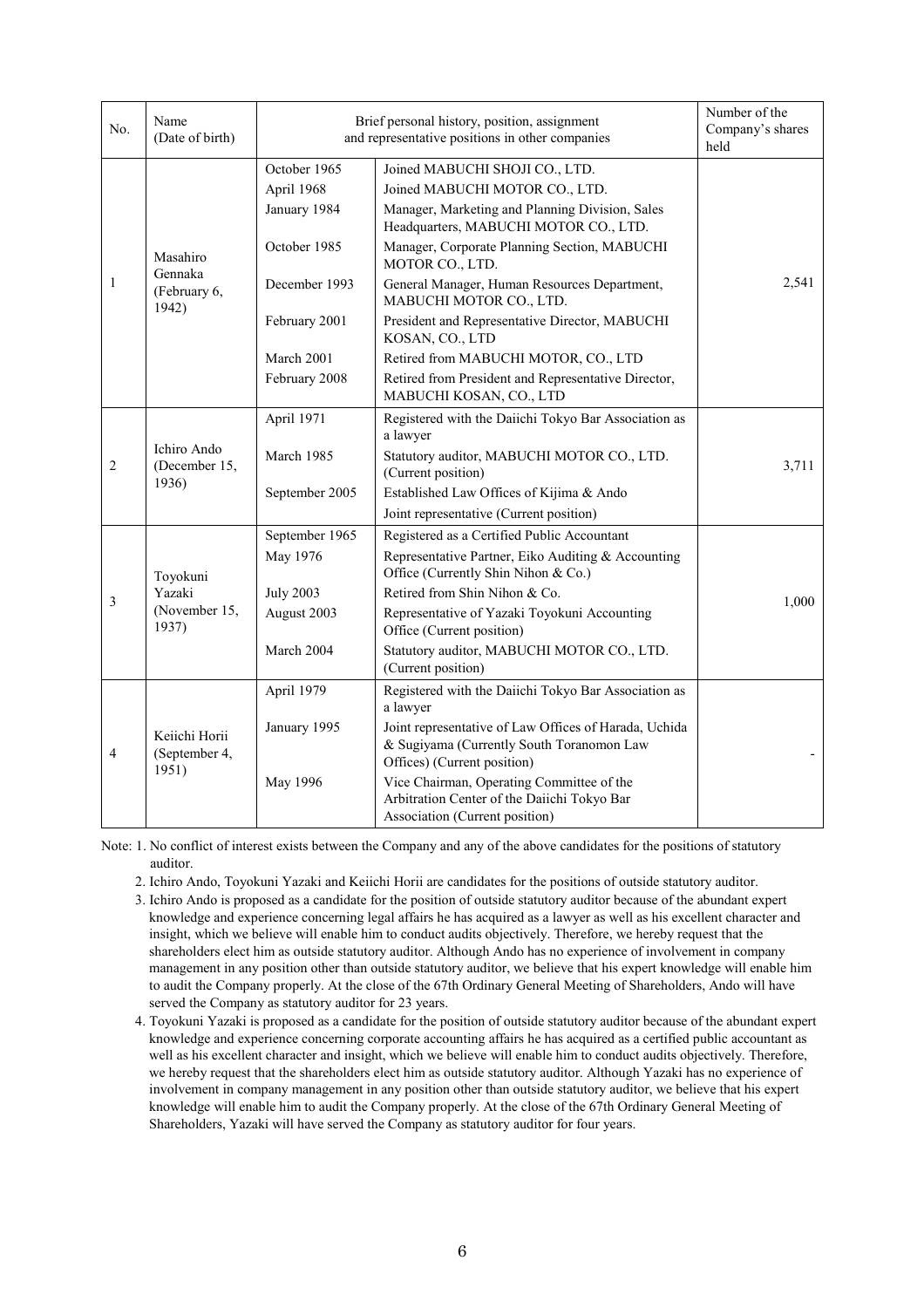- 5. Keiichi Horii is proposed as a candidate for the position of outside statutory auditor because of the abundant expert knowledge and experience concerning legal affairs he has acquired as a lawyer as well as his excellent character and insight, which we believe will enable him to conduct audits objectively. Therefore, we hereby request that the shareholders elect him as outside statutory auditor. Although Horii has no experience of involvement in company management, we believe that his expert knowledge will enable him to audit the Company properly.
- 6. Mabuchi Shoji Co., Ltd., a company mentioned in the brief career histories of the candidates, was absorbed by the Company in December 1972, and Mabuchi Kosan Co., Ltd., a company also mentioned therein, is a subsidiary of the Company.
- 7. Key Points of the Agreement Limiting Liability for Compensation of Damages In order to make it easier to solicit the assistance of competent personnel from outside the Company, the Company is allowed to enter into agreements limiting liability for compensation for damages with outside statutory auditors under Article 38 of its Articles of Incorporation. Under this provision, the Company plans to enter into an agreement limiting liability for compensation of damages with Ichiro Ando, Toyokuni Yazaki and Keiichi Horii if and when they are elected outside statutory auditors. The upper limit on the amount of liability under said agreement is the legally prescribed minimum liability amount.
- **Proposal 3**: Payment of Retirement Benefits to Retiring Statutory Auditors and Payment to settle Retirement Benefits to Directors and Statutory Auditors in connection with Abolition of Retirement Benefit Program

We hereby propose that retirement benefits totaling ¥34.9 million (including ¥10.4 million for an outside statutory auditor), an amount based on the standard prescribed by the Company, be paid to Kiyoshi Iwakura and Yuzaburo Nagase, both of whom are due to retire from the post of statutory auditor upon expiry of their terms in office at the close the 67th Ordinary General Meeting of Shareholders, in commendation for their faithful and dedicated service to the Company.

We also propose that a decision on the timing, method, etc. of the payment be left to the discretion of statutory auditors.

The brief career history of the retiring statutory auditors is as follows:

| Name            | Brief personal history                                       |                                                        |  |
|-----------------|--------------------------------------------------------------|--------------------------------------------------------|--|
| Kiyoshi Iwakura | Statutory auditor of the Company<br>March 1995<br>to present |                                                        |  |
| Yuzaburo Nagase | March 1998                                                   | Outside statutory auditor of the Company<br>to present |  |

Meanwhile, at a meeting of the Board of Directors held on February 15, 2008, as part of the reform of the executive compensation program, the Company adopted a resolution to abolish the retirement benefits program for directors and statutory auditors at the close the 67th Ordinary General Meeting of Shareholders.

Following the resolution, to settle said program, we propose 1) that retirement benefits double the amount based on the standard prescribed by the Company be paid to Takaichi Mabuchi, one of the seven (7) incumbent directors, in commendation for the outstanding contributions he has made to the successful business achievements of the Company in his capacity as one of its founders during his tenure with the Company, which will have reached 54 years by the close of the 67th Ordinary General Meeting of Shareholders and 2) that retirement benefits be paid to the other six (6) directors and, on condition that Proposal 2 is approved, to the two (2) statutory auditors proposed for reelection, with the amount of benefits determined based on the standard prescribed by the Company, which corresponds to the duration of the period from the time when said directors and auditors assumed their posts to the close of the 67th Ordinary General Meeting of Shareholders.

The specific amount of retirement benefits to be paid to Takaichi Mabuchi will come to ¥900 million, and the total amount of retirement benefits to be paid to the other six (6) directors will come to ¥125.2 million. The total amount of retirement benefits to be paid to the two (2) statutory auditors (both of whom are outside statutory auditors) will come to ¥34.5 million.

We propose that payments be made when the directors and statutory auditors retire from their posts and that with regard to the specific amount of retirement benefits to be paid to the individual executives other than Takaichi Mabuchi, and the method whereby payment to all nine directors and statutory auditors be made, decisions be left to the discretion of the Board of Directors in regards to payments to the directors and the discretion of statutory auditors in regards to payments to the statutory auditors, respectively.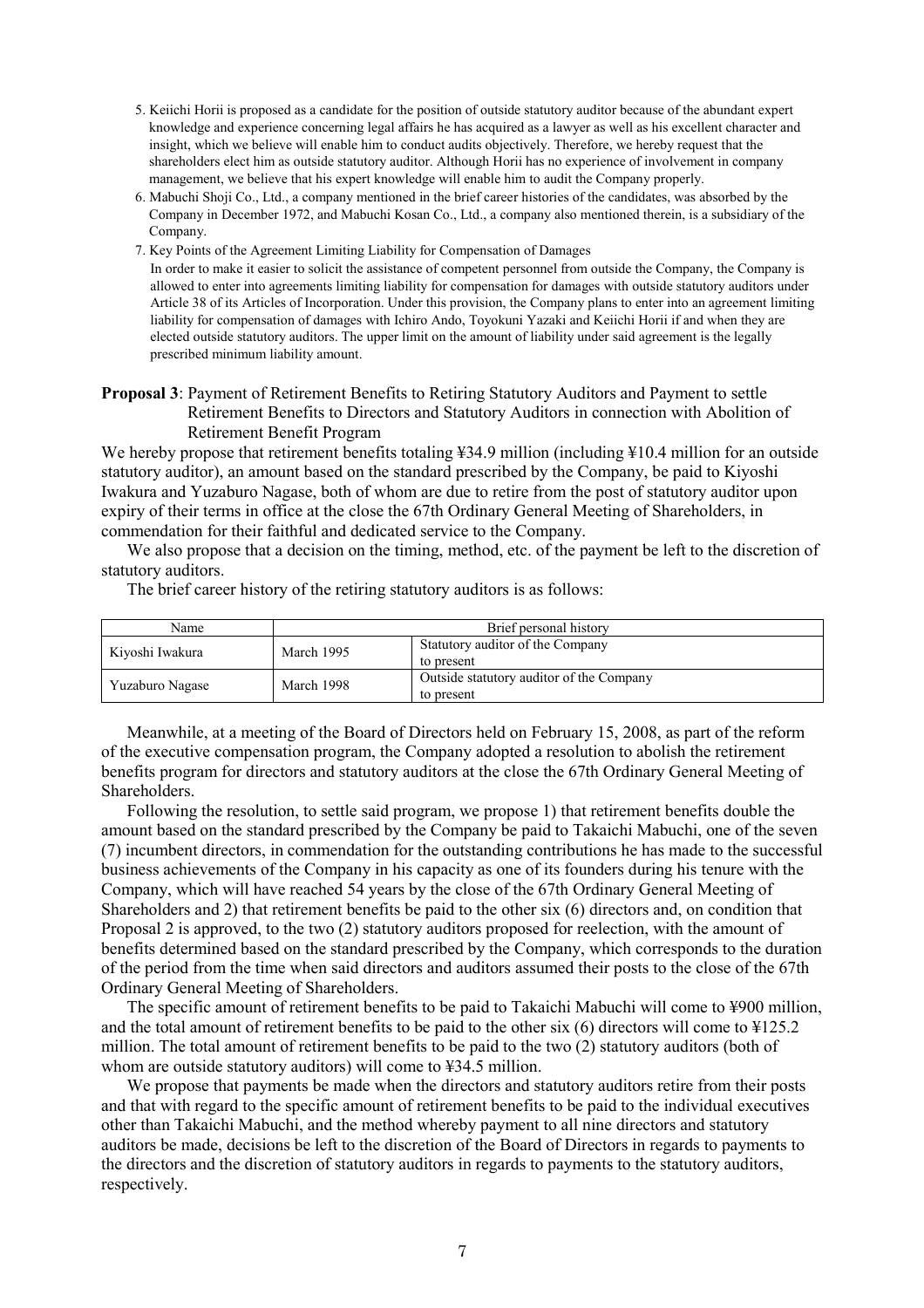| Name               | Brief personal history |                                                                                                                                       |  |
|--------------------|------------------------|---------------------------------------------------------------------------------------------------------------------------------------|--|
|                    | January 1954           | Executive Managing Director at the foundation of Tokyo Science<br>Industrial Co., Ltd., the predecessor of MABUCHI MOTOR CO.,<br>LTD. |  |
| Takaichi Mabuchi   | August 1958            | Executive Managing Director at the foundation of MABUCHI<br>MOTOR CO., LTD.                                                           |  |
|                    | March 1984             | Executive Vice President and Representative Director, MABUCHI<br>MOTOR CO., LTD.                                                      |  |
|                    | March 1985             | President and Representative Director, MABUCHI MOTOR CO.,<br>LTD.                                                                     |  |
|                    | March 2003             | Chairman and Representative Director, MABUCHI MOTOR CO.,<br>LTD.                                                                      |  |
|                    |                        | to present                                                                                                                            |  |
|                    | March 1997             | Director, MABUCHI MOTOR CO., LTD.                                                                                                     |  |
|                    | April 2000             | Managing Director, MABUCHI MOTOR CO., LTD.                                                                                            |  |
| Shinji Kamei       | March 2001             | Executive Managing Director and Representative Director, MABUCHI<br>MOTOR CO., LTD.                                                   |  |
|                    | March 2003             | President and Representative Director, MABUCHI MOTOR CO.,<br>LTD.                                                                     |  |
|                    |                        | to present                                                                                                                            |  |
|                    | March 1999             | Director, MABUCHI MOTOR CO., LTD.                                                                                                     |  |
| Nobuyo Habuchi     | March 2003             | Managing Director, MABUCHI MOTOR CO., LTD.                                                                                            |  |
|                    | March 2007             | Executive Managing Director, MABUCHI MOTOR CO., LTD.                                                                                  |  |
|                    |                        | to present                                                                                                                            |  |
|                    | March 2001             | Director, MABUCHI MOTOR CO., LTD.                                                                                                     |  |
| Shunroku Nishimura | March 2007             | Managing Director, MABUCHI MOTOR CO., LTD.                                                                                            |  |
|                    |                        | to present                                                                                                                            |  |
| Akira Okuma        | March 2007             | Director, MABUCHI MOTOR CO., LTD.                                                                                                     |  |
|                    |                        | to present                                                                                                                            |  |
| Takashi Kamei      | March 2007             | Director, MABUCHI MOTOR CO., LTD.                                                                                                     |  |
|                    |                        | to present                                                                                                                            |  |
| Kaoru Kato         | March 2007             | Director, MABUCHI MOTOR CO., LTD.                                                                                                     |  |
|                    |                        | to present                                                                                                                            |  |
| Ichiro Ando        | March 1985             | Outside statutory auditor, MABUCHI MOTOR CO., LTD.                                                                                    |  |
|                    |                        | to present                                                                                                                            |  |
| Toyokuni Yazaki    | March 2004             | Outside statutory auditor, MABUCHI MOTOR CO., LTD.                                                                                    |  |
|                    |                        | to present                                                                                                                            |  |

## The brief personal history of the directors and statutory auditors concerned is as follows: